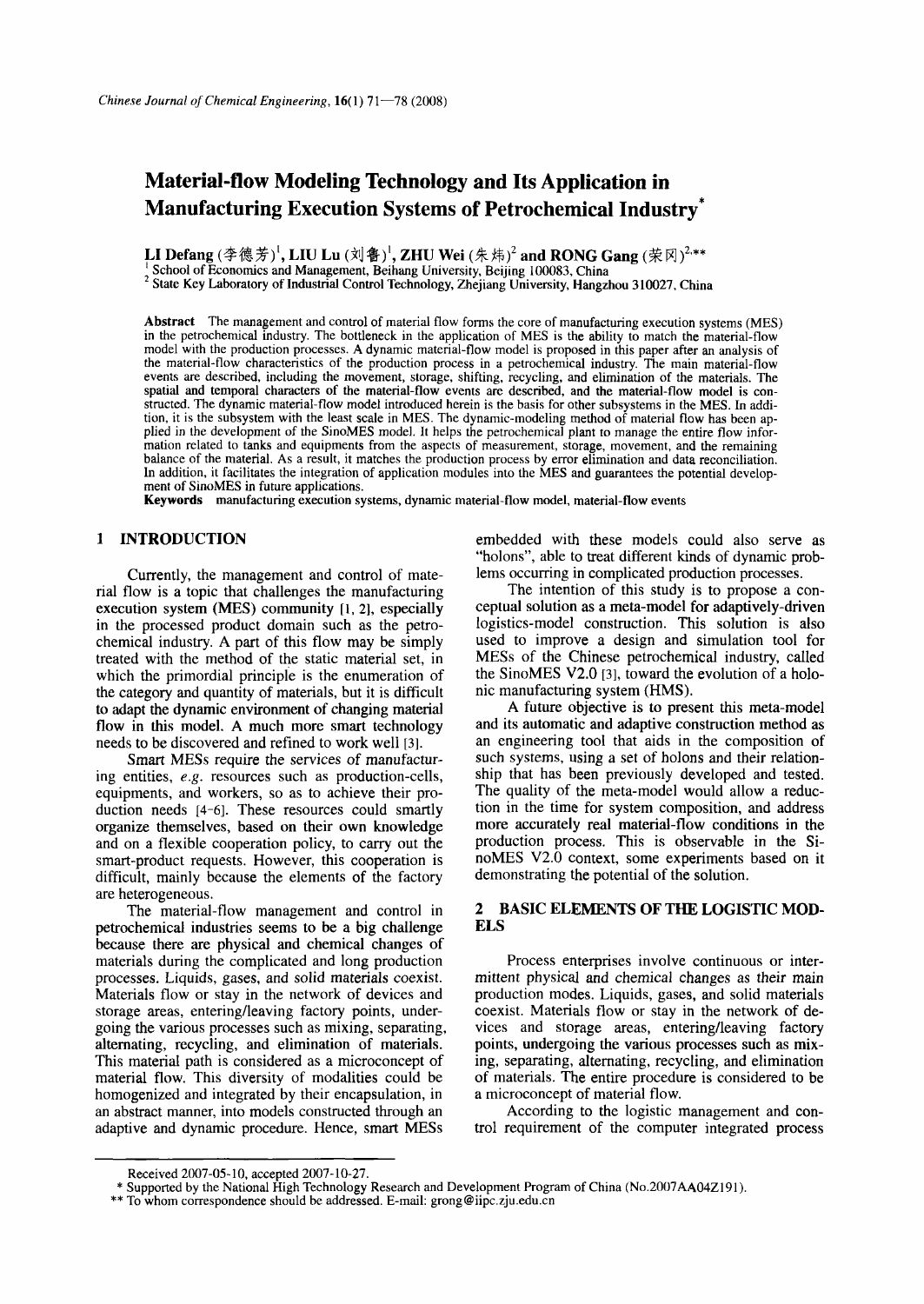system **(CIPS)** *[7],* the definitions of the basic elements in a logistic model are given as follows:

Definition **1:** Set of production units

$$
U = \{u_k \mid u_k \in (D \cup S \cup J)\},\tag{1}
$$

where devices are assumed to be the processing centers,  $d_a$ , constituting a processing center subset  $D = \{d_a\}$ ; storage areas are assumed to be the storage centers,  $s_g$ , constituting a storage center subset  $S = \{s_g\};$ factory entry/exit points are assumed to be the entry/exit centers,  $j_n$ , constituting an outgoing center subset  $J = \{j_n\}$ , including both the virtual recycling factory and the discarding factory; and  $k = 1, \dots, K$ ;  $a=1, \dots, A$ ;  $g=1, \dots, G$ ; and  $n=1, \dots, N$ .

Definition 2: Set of materials

$$
M = \{m_i \mid m_i \in (R \cup C \cup P)\},\tag{2}
$$

where  $R = \{r_w\}$ ,  $C = \{c_v\}$ , and  $P = \{p_z\}$  represent the subset of materials, categories, and finished products, respectively,  $i = 1, ..., I; w = 1, ..., W; y = 1, ..., Y;$  and  $z = 1, \dots, Z.$ 

Definition *3:* Set of moving relationships

$$
X = \{ \text{move}\left(m_i\left(u_k\right), m_j\left(u_e\right), \text{MQ}\right) \},\tag{3}
$$

where the flow, alternation, recycle, and elimination of materials are considered as the logistic movement of the materials. move ( ) represents the movement relationships:  $m_i(u_k)$  indicates the original material,  $m_i$ , output of the original unit;  $m_i(u_e)$  indicates the terminal material,  $m_i$ , received by the terminal unit,  $u_e$ ; MQ represents the material quantity;  $m_i \in M$ ,  $m_j \in M$ ,  $u_k \in U$ , and  $u \in U$ . Due to the fact that the same material in a logistic model can not have a moving relationship in the same production unit, it should meet the following requirements:

If  $m_i = m_j$ , then  $u_k \neq u_e$ ; and if  $u_k = u_e$ , then  $m_i \neq m_j$ .

In addition, because the storage area is a regional concept and can not be considered as a network node in the material model, if  $m_i(u_k)$  ( $u_k \in S$ ), then  $m_i$  is selected as a logistic node of material. If  $m_i(u_k)$  ( $u_k \notin S$ ),  $u_k$  represents a node of device or the factory entry/exit point. It is thus the same as  $m_i(u_e)$ .

Definition 4: Set of deposit relationship

$$
V = \left\{ \text{deposit}(s_g, m_q, \text{SQ}) \right\},\tag{4}
$$

where deposit( $s_g$ ,  $m_q$ , SQ) represents the relationship of the materials,  $m_q$ , in a storage center,  $S_g$ , and SQ is the storage quantity  $(m_q \in M, s_q \in S)$ . If the relationship exists,  $m_q$  becomes a node in the model.

Logistic modeling aims to select elements of *U* or *M* to be nodes and to realize the right network connections on the basis of the logistic relationship of *X* and *V.*  In the model, **MQ** and **SQ** describe quantitative data. On the contrary, static modeling, based on enumeration rules, is a process that enumerates and stores *U, M, X,*  and *V* obtained from historical records and expert experiences, and thereafter creates models from these data.

#### **3 LIMITATIONS OF MODELING BASED ON ENUMERATION RULES**

In corporations, there are periodic production

plans and optimization of the producing arrangement. Because of the possible unanticipated changes in factors such as the market demand, the raw-material supply, and the processing conditions at any time, the dynamic dispatch instruction on the basis of real-time issue immediately causes dynamic changes in the logistics structure [1,2]. These dynamic changes mainly include multiple varieties and mixing dynamics of the raw material, the switching dynamics of the installation's processing plan, the choice dynamics of the finished product-congruousness plan (aimed at liquid products) and so on. In addition, because of continuous factory transformation, the production units, including the processing center, inventory center, and turnover center, also undergo changes along with the material system. Therefore, the static-logistics model encounters the following difficulties:

(1) The static state *(X,* V) obtained by the current enumeration can not completely cover the logistics condition-to-be; when the real relations **go** beyond the scope that  $(X, V)$  describe, it results in the failure of the logistics-data integration and the further application that is based on the former.

**(2)** The scope of the logistics model obtained through enumeration is too huge, which contains numerous nodes and relations that do not make sense, making the calculating process of the upper application module **(e.g.** logistics data reconciliation) more complicated, and consequently decrease the operating efficiency of the system.

**(3)** When both the production-cell construction and the material system change, the model must be reconstructed. All the possible movements and storage relations must be enumerated to renew *(X,* V). The model-maintenance load thus becomes heavy.

Therefore, it is necessary to design and set up a dynamic-logistics model, which changes with the needs and enhances the **CIPS** lifecycle, reduces the system-maintenance load, and promotes the operating efficiency.

### **4 DYNAMIC-LOGISTICS MODELING BASED ON INCIDENT RULES**

*U* and *M* are used to describe the production unit that participates in the corporation's logistics constitution, whereas *X* and *V* are used to describe the logistics relation between *U* and V. According to the definition above, the information about the elements that constitute *U* and *M* is sure to be included in the elements of *U* and *V* that connect them, and whether the elements of *X* and *V* consist in the real logistics depends upon the material movement and the storage event, which is called a logistics event. Therefore, on the basis of the data-platform module, which is used to collect, integrate, and supply production data in **CIPS 131,** through constructing and capturing integrated logistics-event information, the elements of *U, M, X,* and *V* that occur in the current real logistics can be ascertained, and the production unit and material information about the events going beyond the described scope of the current  $U$  and  $M$  can be determined; the dynamic-logistics model related to time